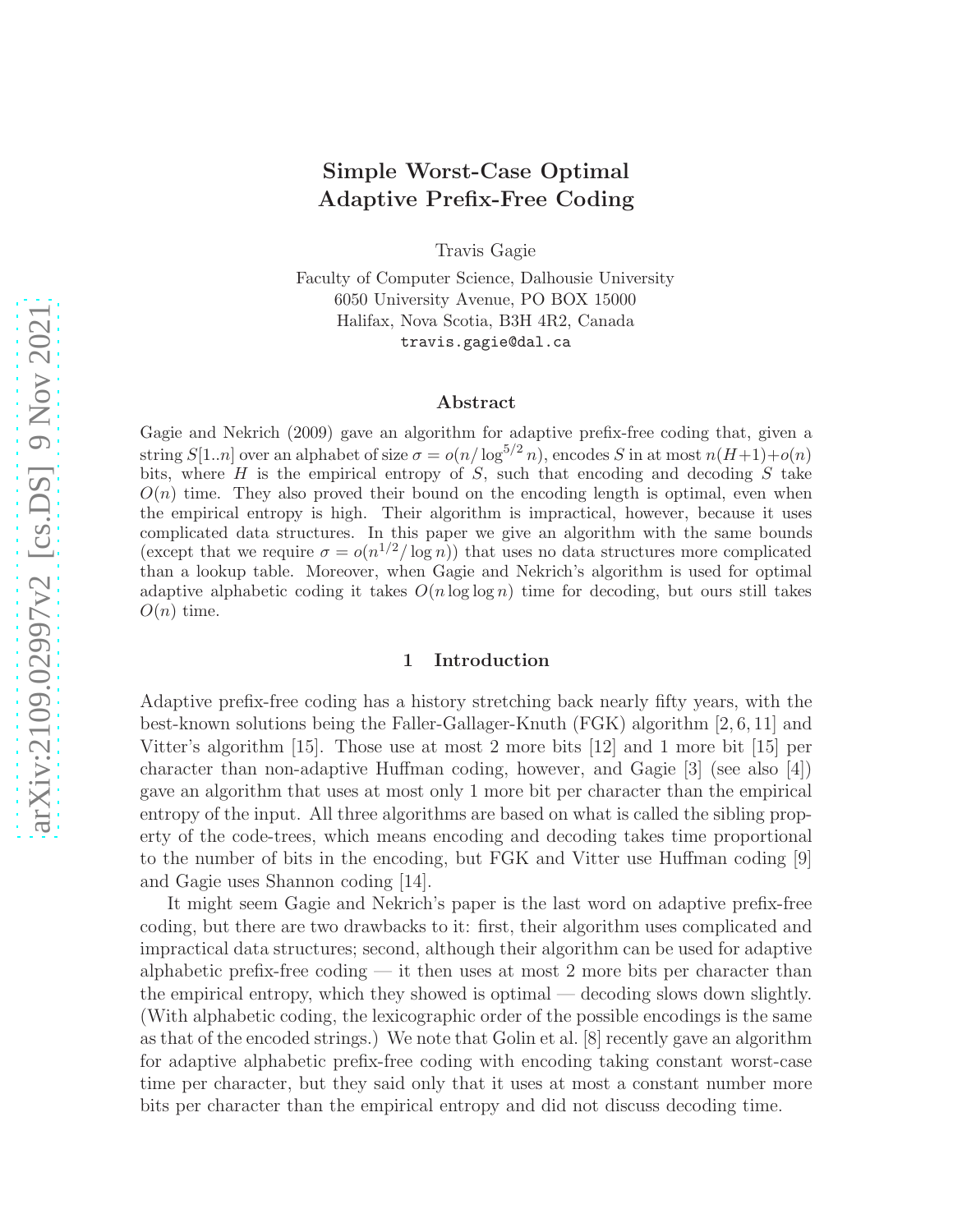Table 1: The per-character bounds for the algorithms discussed, ignoring lower-order terms and omitting asymptotic notation. Results above the double line are for adaptive nonalphabetic prefix-free coding, and those below it are for adaptive alphabetic prefix-free coding. GN's bounds hold in the non-alphabetic case when  $\sigma = o(n/\log^{5/2} n)$  and in the alphabetic case when  $\sigma = o((n/\log n)^{1/2})$ ; our bounds hold in both cases when  $\sigma =$  $o(n^{1/2}/\log n)$ .

|                | encoding     | encoding | decoding      |
|----------------|--------------|----------|---------------|
| authors        | length       | time     | time          |
| FGK $[2,6,11]$ | $H+2+\delta$ | $H+1$    | $H+1$         |
| Vitter $[15]$  | $H+1+\delta$ | $H+1$    | $H+1$         |
| Gagie [3]      | $H+1$        | $H+1$    | $H+1$         |
| $KN$ [10]      | $H+1$        | 1        | $\lg H + 1$   |
| $GN$ [5]       | $H+1$        |          |               |
| Thm 1          | $H+1$        | ı        |               |
| Gagie [3]      | $H+2$        | $H+1$    | $H+1$         |
| $GN$ [5]       | $H+2$        | 1        | $\log \log n$ |
| GILMN [8]      | $H + O(1)$   | 1        |               |
| Thm 2          | $H+2$        |          |               |

In this paper we give an algorithm for adaptive Shannon coding that, like Gagie and Nekrich's, uses at most 1 more bit per character than the empirical entropy with encoding and decoding taking time proportional to the number of characters in the input; unlike Gagie and Nekrich's, however, we use no data structures more complicated than a lookup table. (We can make encoding and decoding times worstcase constant per character, like Gagie and Nekrich's, by staggering the construction of our lookup tables and building them in the background, but we leave the details for a later version of this paper.) Because our algorithm is not based on canonical coding, it can easily be used for adaptive alphabetic prefix-free coding with no asymptotic slowdown.

Suppose we want to encode a string  $S[1..n]$  over the alphabet  $\{1,\ldots,\sigma\}$ , with empirical entropy

$$
H = \sum_{i=1}^{\sigma} \frac{\text{occ}_i(S)}{n} \lg \frac{n}{\text{occ}_i(S)},
$$

where  $\mathrm{occ}_i(S)$  is the number of occurrences of i in S. Let  $\delta \geq 0$  be the amount by which the expected codeword length in a Huffman code for S exceeds  $H$  (see, e.g., [1]). Table 1 shows the per-character bounds of the algorithms we have discussed, ignoring lower-order terms and omitting asymptotic notation for the time bounds. Gagie and Nekrich's bounds hold in the non-alphabetic case when  $\sigma = o(n/\log^{5/2} n)$  and in the alphabetic case when  $\sigma = o((n/\log n)^{1/2})$ ; our bounds hold in both cases when  $\sigma = o(n^{1/2}/\log n)$ . Our model is the word RAM with  $\Omega(\log n)$ -bit words, but we do not use any sophisticated word-RAM techniques.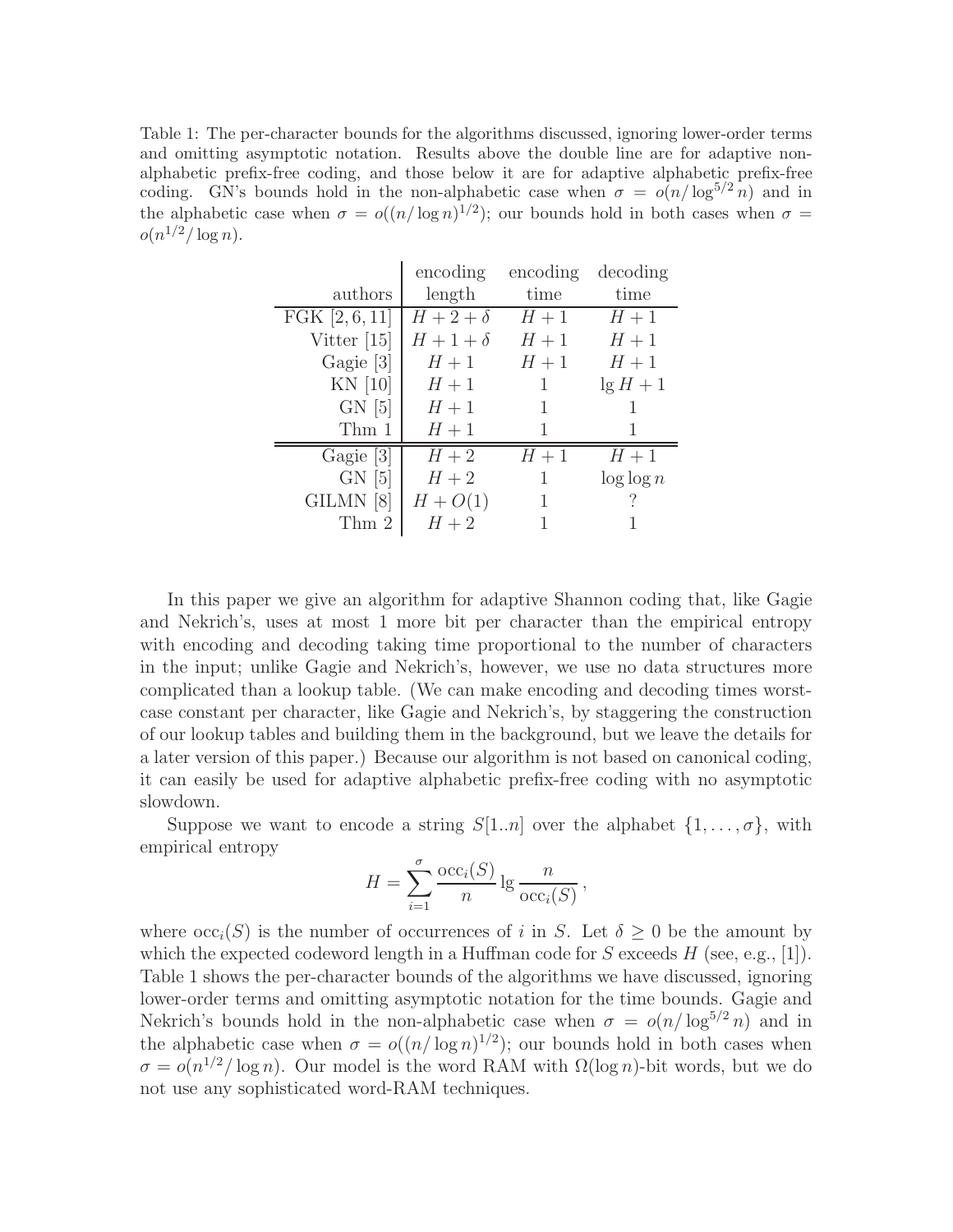#### 2 Algorithm

Let  $b = \lceil \sigma \lg n \rceil$  and suppose we encode  $S[1..b]$  using a code that assigns every character a codeword of length  $\lceil \lg \sigma \rceil$ ; then, after encoding  $S[1..kb]$  for  $k \geq 1$ , we build a Shannon code for the distribution in which character  $i$  is assigned probability

$$
\frac{\lg n - 1}{\lg n} \cdot \frac{\text{occ}_i(S[1..kb])}{kb} + \frac{1}{\sigma \lg n},
$$

and use that code to encode  $S[kb + 1..(k + 1)b]$ . That is, we encode each block of b characters, except the first such block, using a Shannon code for a distribution that is a weighted average of the distribution we saw in earlier blocks and of the uniform distribution.

To see how we can encode and decode quickly, notice we can amortize the cost of building each Shannon code over the b characters we encode with it. We can keep the characters sorted by their frequencies so far, but sorting them before building a code takes  $O(\sigma \log \sigma) = o(b)$  time anyway, assuming  $\sigma = o(n^{1/2}/\log n)$ , and then building the code takes  $O(\sigma) = o(b)$  time as well. We can also build an  $O(\sigma)$ -space lookup table (that is,  $O(\sigma)$  words or  $O(\sigma \log n)$  bits) mapping characters to their codewords, allowing us to encode characters in constant amortized time.

More interestingly, because a Shannon code assigns any character with probability p a codeword of length  $\lceil \lg(1/p) \rceil$ , each the code-tree has height at most  $\lceil \lg \sigma + \lg \lg n \rceil$ , meaning that in

$$
O(2^{\lceil \lg \sigma + \lg \lg n \rceil}) = O(\sigma \log n) = O(b)
$$

time and space we can build a lookup table storing, for every binary string of length  $\lceil \lg \sigma + \lg \lg n \rceil$ , the character whose codeword is a prefix of that string and the length of that codeword (if there is such a codeword), allowing us to decode characters in constant amortized time.

#### 3 Analysis

By the nature of a Shannon code, we encode each  $S[j]$  with fewer than

$$
\left\lceil \lg \frac{1}{\frac{\lg n - 1}{\lg n} \cdot \frac{\max(\mathrm{occ}_{S[j]}(S[1..j]) - b, 0)}{j} + \frac{1}{\sigma \lg n}} \right\rceil
$$

bits. Therefore, we encode the first  $b$  copies of each distinct character with fewer than  $\lg \sigma + \lg \lg n + 1$  bits each, and we encode each other copy  $S[j]$  with fewer than

$$
\lg \frac{j}{\text{occ}_{S[j]}(S[1..j]) - b} + \lg \frac{\lg n}{\lg n - 1}
$$
  
< 
$$
< \lg j - \lg(\text{occ}_{S[j]}(S[1..j]) - b) + \frac{\lg e}{\lg n - 1}
$$

bits.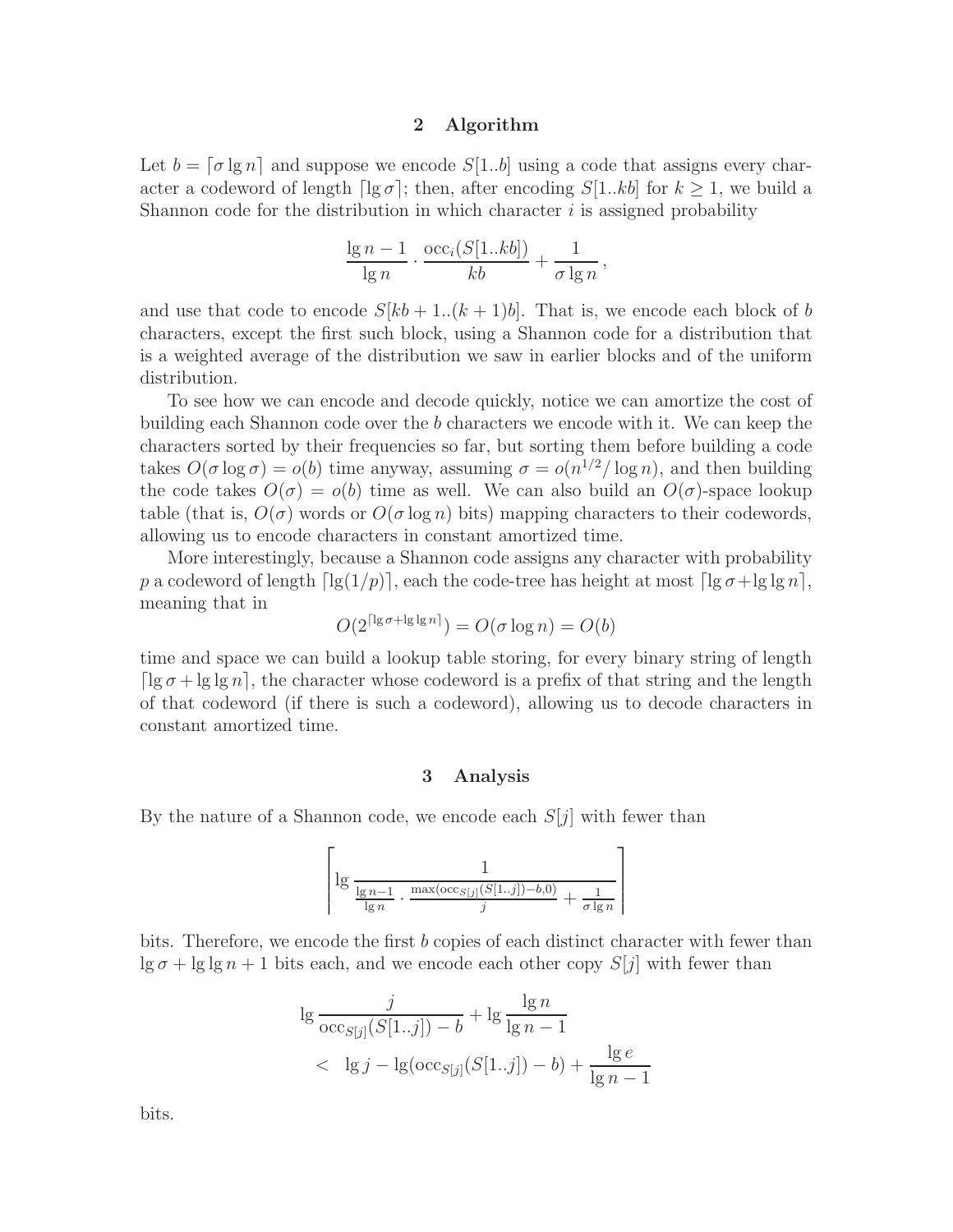Since

$$
\sum \{ \lg(\mathrm{occ}_{S[j]}(S[1..j]) - b) : S[j] = i, \mathrm{occ}_{S[j]}(S[1..j]) > b \}
$$
  
=  $\lg \max(\mathrm{occ}_i(S) - b, 0)!$   
 $\geq \lg \mathrm{occ}_i(S)! - b \lg \mathrm{occ}_i(S)$   
 $\geq \lg \mathrm{occ}_i(S)! - b \lg n,$ 

we use a total of fewer than

$$
\sum_{j=1}^{n} \lg j - \sum_{i=1}^{\sigma} \lg \text{occ}_i(S)! + \sigma b \lg n + \sigma b(\lg \sigma + \lg \lg n + 1) + \frac{n \lg e}{\lg n - 1}
$$
  
=  $\lg n! - \sum_{i=1}^{\sigma} \lg \text{occ}_i(S)! + O(\sigma^2 \log^2 n)$   
=  $\lg \frac{n!}{\prod_{i=1}^{\sigma} \text{occ}_i(S)!} + O(\sigma^2 \log^2 n)$ 

bits.

Notice

$$
\frac{n!}{\prod_{i=1}^{\sigma} \mathrm{occ}_i(S)!}
$$

is the number of distinct strings consisting of the characters in  $S$ , so intuitively it is approximately  $nH$ , and we can prove that using Stirling's approximation:

$$
\lg n! - \sum_{i=1}^{\sigma} \lg \operatorname{occ}_i(S)!
$$
  
=  $n \lg n - n \lg e + O(\log n) - \sum_{i=1}^{\sigma} (\operatorname{occ}_i(S) \lg \operatorname{occ}_i(S) - \operatorname{occ}_i(S) \lg e + O(\log \operatorname{occ}_i(S)))$   
=  $\sum_{i=1}^{\sigma} \operatorname{occ}_i(S) \lg \frac{n}{\operatorname{occ}_i(S)} + O(\log n) - O(\sigma \log(n/\sigma))$   
=  $nH \pm o(n).$ 

As long as  $\sigma = o(n^{1/2}/\log n)$ , we use  $nH + o(n)$  bits in total.

Theorem 1 There is an algorithm for adaptive prefix-free coding that uses no complicated data structures and, given a string  $S[1..n]$  over the alphabet  $\{1,\ldots,\sigma\}$  with  $\sigma = o(n^{1/2}/\log n)$ , encodes S in at most  $n(H+1) + o(n)$  bits, such that encoding and  $decoding S$  take  $O(n)$  time.

## 4 Alphabetic

Gilbert and Moore [7] modified Shannon's construction to produce an alphabetic code that assigns any character with probability p a codeword of length  $\lceil \lg(1/p) \rceil + 1$ , with no asymptotic increase in the time required. If we use their construction instead of Shannon's, then by the same arguments we just gave but with an extra 1 inserted where appropriate, we obtain the following theorem: